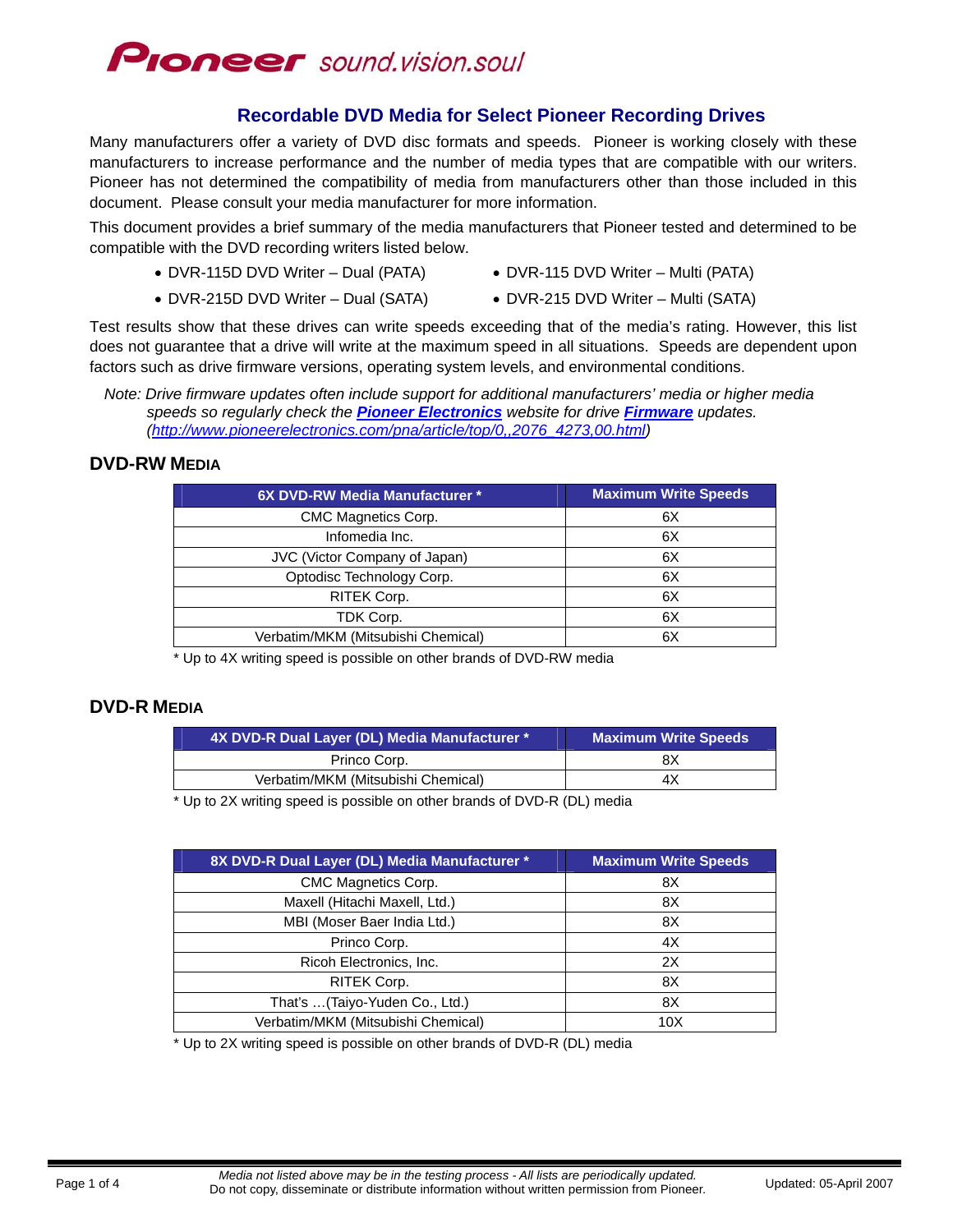# **Ploneer** sound.vision.soul

| 16X DVD-R Media Manufacturer *      | <b>Maximum Write Speeds</b> |
|-------------------------------------|-----------------------------|
| AMC (Advanced Media Corp.)          | 16X                         |
| BeAll Developers, Inc.              | 16X                         |
| CMC Magnetics Corp.                 | $12X - 18X$                 |
| Daxon Technology Inc. (Acer)        | 16X~18X                     |
| DST (Digital Storage Technology)    | 12X                         |
| E-TOP Navigator Technology Inc.     | 16X                         |
| FTI (Falcon Technologies Int'l)     | 18X                         |
| Fuji Photo Film Co., Ltd.           | 18X                         |
| GIGASTORAGE Corp.                   | 16X                         |
| Infomedia Inc.                      | 12X                         |
| InfoSource, inc.                    | 18X                         |
| Interaxia Digital Storage Materials | 12X                         |
| KING DISC Technology Corp.          | 12X                         |
| LG Electronics Inc.                 | $12X - 16X$                 |
| LEAD DATA Inc.                      | 18X                         |
| Maxell (Hitachi Maxell, Ltd.)       | 18X                         |
| MBI (Moser Baer India Ltd.)         | 16X~18X                     |
| MJC (Megan Media Holdings Berhad)   | 18X                         |
| Must Technology Co. Ltd.            | 18X                         |
| Optodisc Technology Corp.           | 16X                         |
| POSTECH Corp.                       | 16X                         |
| Princo Corp.                        | 18X                         |
| Prodisc Technology Inc.             | 18X                         |
| RITEK Corp.                         | $12X - 18X$                 |
| Sony Corp.                          | 16X                         |
| TDK Corp. (Media ID: TTG02)         | 18X                         |
| That's (Taiyo-Yuden Co., Ltd.)      | 20X                         |
| TMI (Thai Media Industries)         | 18X                         |
| Umedisc Ltd.                        | 18X                         |
| Verbatim/MKM (Mitsubishi Chemical)  | 20X                         |
| Videolar                            | 18X                         |
| Wealth Fair investments, Inc.       | 12X                         |

Up to 4X writing speed is possible on other brands of 16X DVD-R media

#### **+RW MEDIA**

| 8X DVD+RW Media Manufacturer *     | <b>Maximum Write Speeds</b> |
|------------------------------------|-----------------------------|
| CMC Magnetics Corp.                | 6X                          |
| Daxon Technology, Inc. (Acer)      | 6X                          |
| Infomedia Inc.                     | 6X                          |
| MBI (Moser Baer India Ltd.)        | 3.3X                        |
| Optodisc Technology Corp.          | 8X                          |
| <b>Philips Electronics</b>         | 6X                          |
| Prodisc Technology Inc.            | 3.3X                        |
| Ricoh Electronics, Inc.            | 8X                          |
| <b>RITEK Corp.</b>                 | 8X                          |
| Sony Corp.                         | 8X                          |
| Verbatim/MKM (Mitsubishi Chemical) | 8X                          |

\* Up to 3.3X writing speed is possible on other brands of +R (DL) media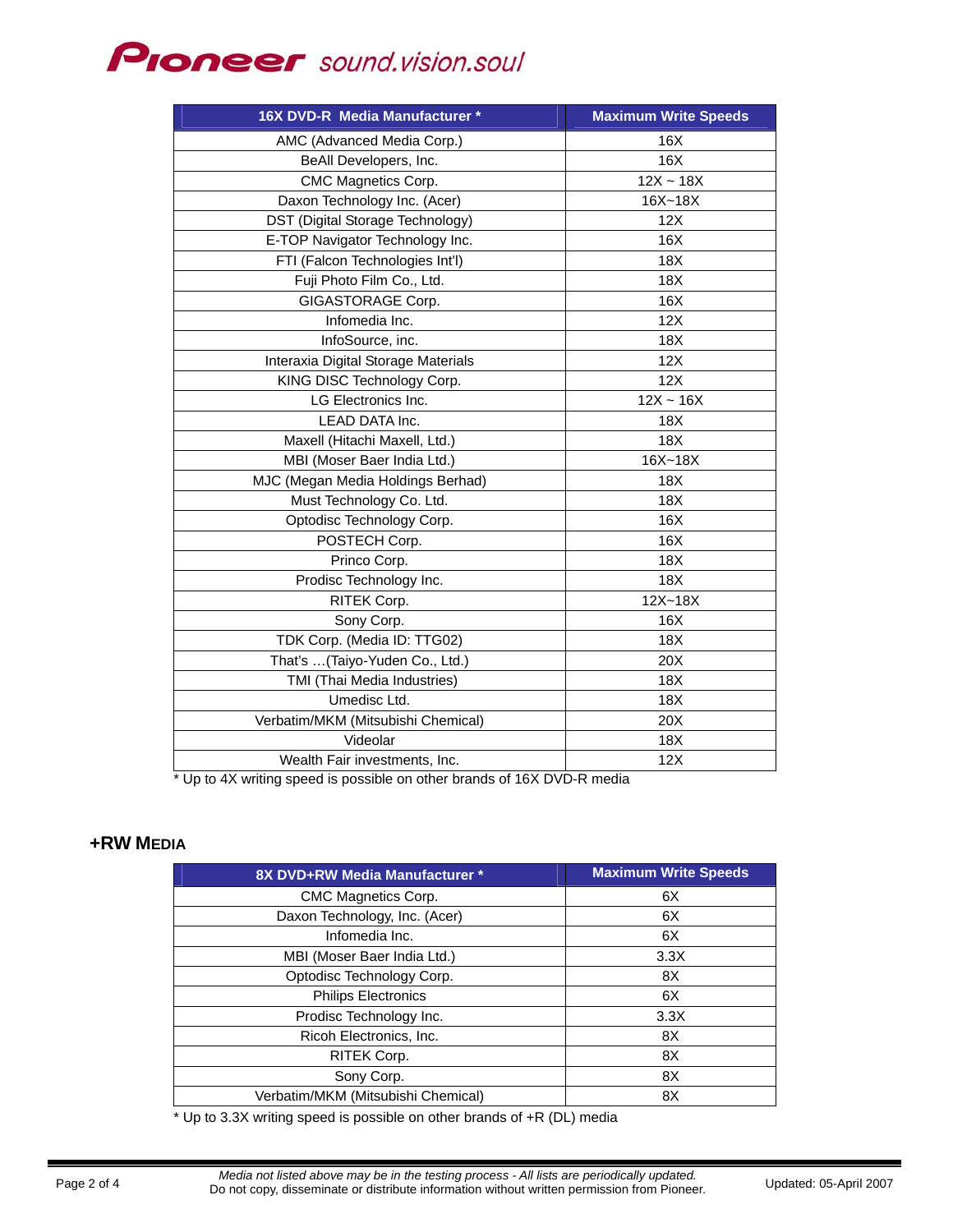## **PIONEEF** sound.vision.soul

#### **+R MEDIA**

| 16X DVD+R Double Layer (DL) Media Manufacturer * | <b>Maximum Write Speeds</b> |
|--------------------------------------------------|-----------------------------|
| Ricoh Electronics, Inc.                          | 4X                          |

| 8X DVD+R Double Layer (DL) Media Manufacturer * | <b>Maximum Write Speeds</b> |
|-------------------------------------------------|-----------------------------|
| CMC Magnetics Corp.                             | 8Χ                          |
| FTI (Falcon Technologies Int'l)                 | 8Χ                          |
| MBI (Moser Baer India Ltd.)                     | 8X                          |
| Princo Corp.                                    | 4X                          |
| Ricoh Electronics, Inc.                         | 8X                          |
| RITEK Corp.                                     | 8Χ                          |
| Umedisc Ltd.                                    | 8X                          |
| Verbatim/MKM (Mitsubishi Chemical)              | 10 <sub>X</sub>             |

\* Up to 2.4X writing speed is possible on other brands of +R (DL) media

| 16X DVD+R Media Manufacturer *       | <b>Maximum Write Speeds</b> |
|--------------------------------------|-----------------------------|
| BeAll Developers, Inc.               | 12X                         |
| CMC Magnetics Corp.                  | 18X                         |
| Daxon Technology, Inc. (Acer)        | $12X - 18X$                 |
| DST (Digital Storage Technology)     | 12X                         |
| E-TOP Navigator Technology Inc.      | 16X                         |
| Eastgate Technology Ltd.             | 16X                         |
| FTI (Falcon Technologies Int'l)      | 18X                         |
| GIGASTORAGE Corp.                    | 18X                         |
| Infomedia Inc.                       | 18X                         |
| InfoSource, inc.                     | 18X                         |
| Interaxia Digital Storage Materials  | 12X                         |
| LEAD DATA Inc.                       | 18X                         |
| LG Electronics Inc.                  | 18X                         |
| Maxell (Hitachi Maxell, Ltd.)        | 18X                         |
| MBI (Moser Baer India Ltd.)          | 18X                         |
| MJC (Megan Media Singapore Pte Ltd.) | 18X                         |
| Must Technology Co. Ltd.             | 18X                         |
| Optodisc Technology Corp.            | 16X                         |
| <b>Philips Electronics</b>           | 12X                         |
| POSTECH Corp.                        | 6X                          |
| Prodisc Technology Inc               | 18X                         |
| Ricoh Electronics, Inc.              | 12X                         |
| RITEK Corp.                          | 8X~18X                      |
| Sony Corp.                           | 18X                         |
| TDK Corp.                            | 18X                         |
| That's  (Taiyo-Yuden Co., Ltd.)      | 20X                         |
| Umedisc Ltd.                         | 18X                         |
| VDL Groep B.V. ODMS (VDL ODMS)       | 8X                          |
| Verbatim/MKM (Mitsubishi Chemical)   | 20X                         |
| Videolar                             | 18X                         |
| Wealth Fair investments, Inc.        | 16X                         |

\* Up to 4X writing speed is possible on other brands of 16X +R media